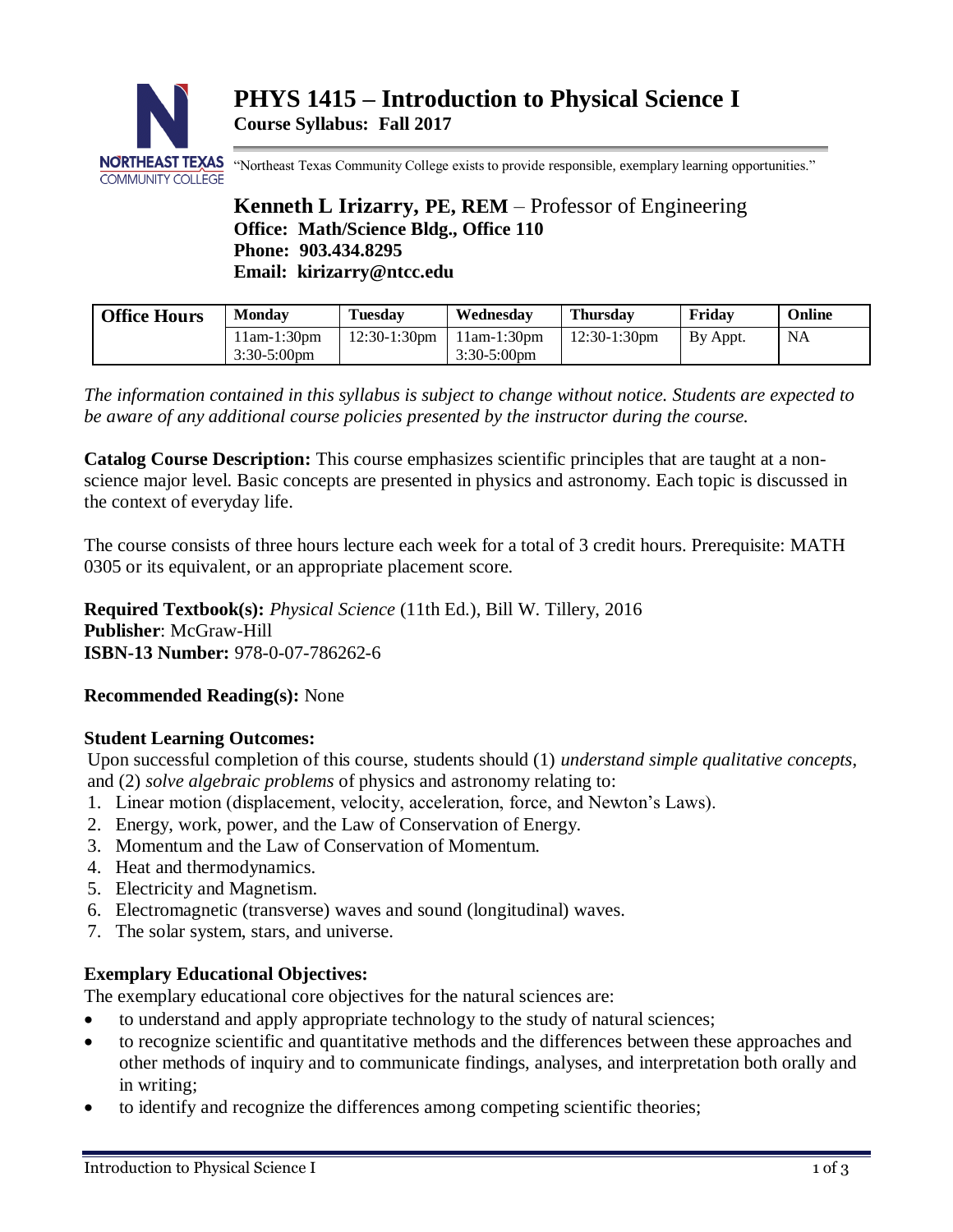- to demonstrate knowledge of the major issues and problems facing modern science, including issues that touch upon ethics, values, and public policies;
- to demonstrate knowledge of the interdependence of science and technology and their influence on, and contribution to, modern culture.

#### **SCANS Skills:** N/A

#### **Course Outline:**

| Chap.          | <b>Title</b>                           | Week       | <b>Key</b><br>Dates* |
|----------------|----------------------------------------|------------|----------------------|
|                | What is Science?                       | 1 & 2      |                      |
| $\overline{2}$ | Motion                                 | 2 & 3      |                      |
|                | Exam 1                                 | 4          | 9/19/17              |
| 3              | Energy                                 | 4 & 5      |                      |
| $\overline{4}$ | Heat and Temperature                   | 5 & 6      |                      |
|                | Exam 2                                 | 7          | 10/10/17             |
| 5              | <b>Wave Motions and Sound</b>          | 7 & 8      |                      |
| 6              | Electricity                            | 8 & 9      |                      |
|                | Exam 3                                 | 10         | 10/31/17             |
| 7              | Light                                  | $10 \& 11$ |                      |
| 14             | The Universe                           | 11 & 12    |                      |
|                | Exam 4                                 | 13         | 11/21/17             |
| 15             | The Solar System                       | 13 & 14    |                      |
| 16             | Earth in Space / Review for Final Exam | 14 & 15    |                      |
|                | <b>Final Exam</b> (Comprehensive)      | 16         | 12/12//17            |

*\*This calendar will be adjusted to the needs of the course. Changes will be based on the course progress. The in-class exam dates could be moved one or two days up or down. The Final Exam date is fixed and will not change.*

### **Evaluation/Grading Policy:**

| Exams $(4 \otimes 15\% \text{ each})$                               | 60%        | $600$ pts         |
|---------------------------------------------------------------------|------------|-------------------|
| Final Exam                                                          | 20%        | $200$ pts         |
| Quizzes/Homework $(11, \text{drop } 1, \text{@ } 2\% \text{ each})$ | 20%        | $200$ pts         |
|                                                                     | Total 100% | 1000 pts possible |

### **Grading Scale:**

 $A = 90-100\%$ ,  $B = 80-89\%$ ,  $C = 70-79\%$ ,  $D = 60-69\%$ ,  $F = 0-59\%$ 

**Other Course Requirements:** A scientific calculator is required for this course.

**Student Responsibilities/Expectations:** Regular and punctual attendance at all scheduled classes is expected. Attendance is necessary for successful completion of course work. There is no make-up on in-class quizzes and no allowance to turn in assignments late. Exams missed will be rescheduled only for instances of obvious emergencies, documented illness, and/or NTCC sponsored activities.